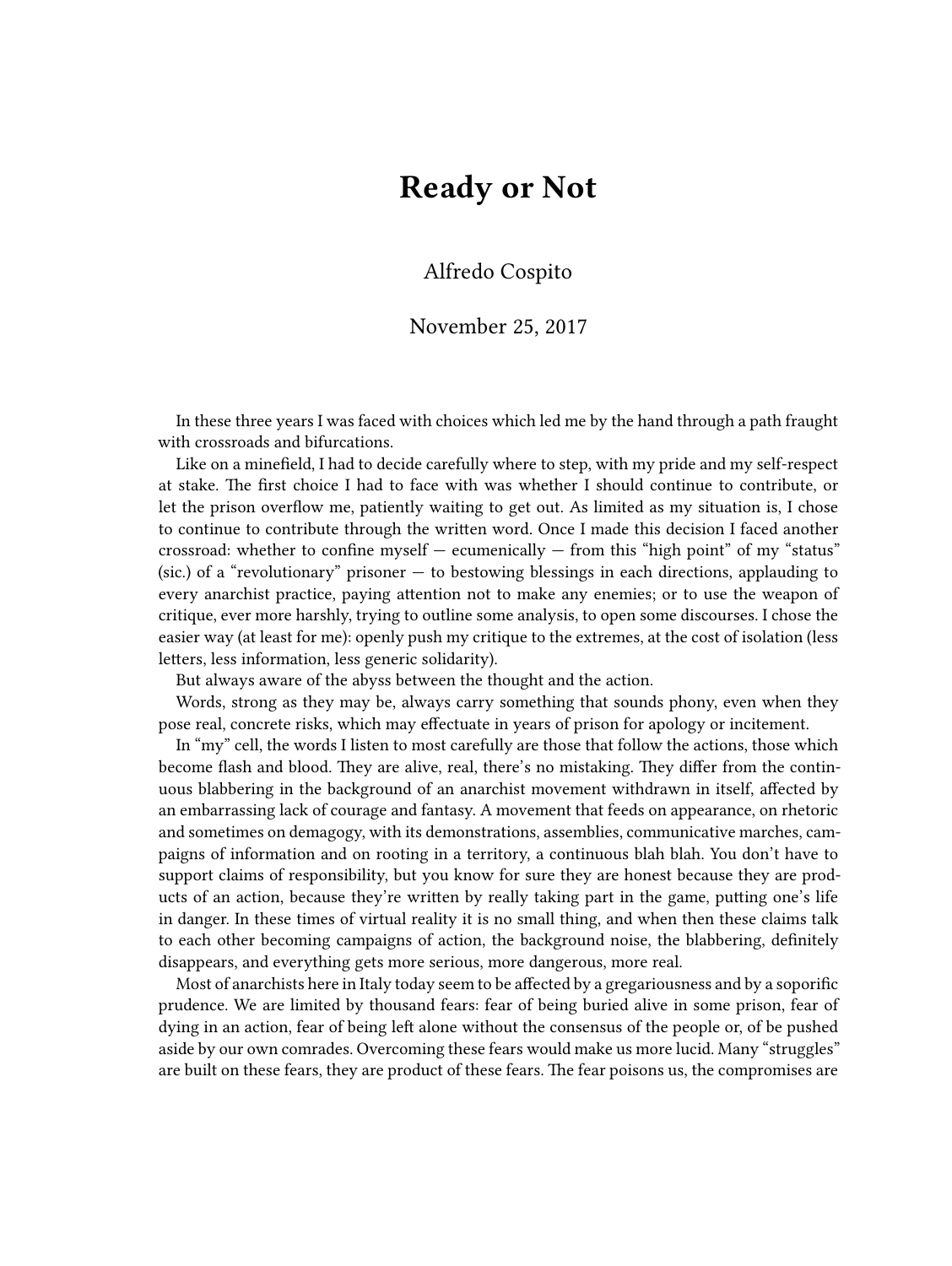its poisoned fruits. Then, with nice words, nice theories, nice long-term strategies, they take care of painting the whole shit in pink, pushing us towards prudence, to political "realism". But, unfortunately, even if painted pink, the shit always remains shit. That is precisely why the halfmeasures should not make any sense for an anarchist.With the progress of technology (the armed wing of civilization) the time available to us becomes limited. The civilization feeds on everything and on the opposite of everything. On democracies and dictatorships, science and religion, civil liberties and the free market, consent and coercion, capitalism and socialism, eco-compatible commodities and nuclear plants… A thousand of facets of just one phenomena, that of civilization, held together by the glue made of a technology more and more invasive, which is destroying not only the human being, but is overturning the whole life on this planet. With a stake of this kind any half-measure, any non-destructive action is a useless palliative, an inexcusable waste of time. There is no need to listen the finest spirits of "revolution" anymore, who always find an excuse to postpone, to complicate the things. More and more frequently the wait-and-see policy and the gradualism are justified with the excuse of being understood by people, of the need of being rooted in a territory. Aiming for the so called "reproducibility" of small actions leads to increasingly insignificant practices which result in passive resistance or in civil roadblocks, always in good measure, never excessive, postponing the violent clash with the system for a tomorrow that will never come. There is no need for proselytism; too much dwelling, too much questioning, make us empty, incapacitated.

Too much information is equivalent to no information. The smell of academy, of politics, of fear is too strong around here. What to do? Look for affinity comrades, encouraging with action the real, living forces. "Throw the heart over the hurdle", regardless of consequences and of "revolutionary" strategies, countering the spasmodic and obsessive pursuit of consent, support positions which put in danger the quiet life of word and assembly specialists. Give ourselves the tools to communicate with each other, without authority, without knowing each other personally, through words that follow the actions, bypassing spokesmen, getting rid of intermediaries of ideology and mediation specialists once and for all. The already tested and efficient campaigns of action are the biggest result of this communication without authority, away from any organization or coordination.

Let us rely on our most irrational, most natural instincts: rage, hatred, love, brotherhood, sisterhood, vendetta.

Let the will of destruction never again become a creator, nothing needs to be built.

Let action speak, right now, immediately.

Ready or not…

## *Alfredo Cospito*

("Chi c'è c'è e chi non c'è non c'è", published in "*Croce Nera Anarchica*" #3, January 2017, aperiodical of Anarchist Black Cross in Italy)